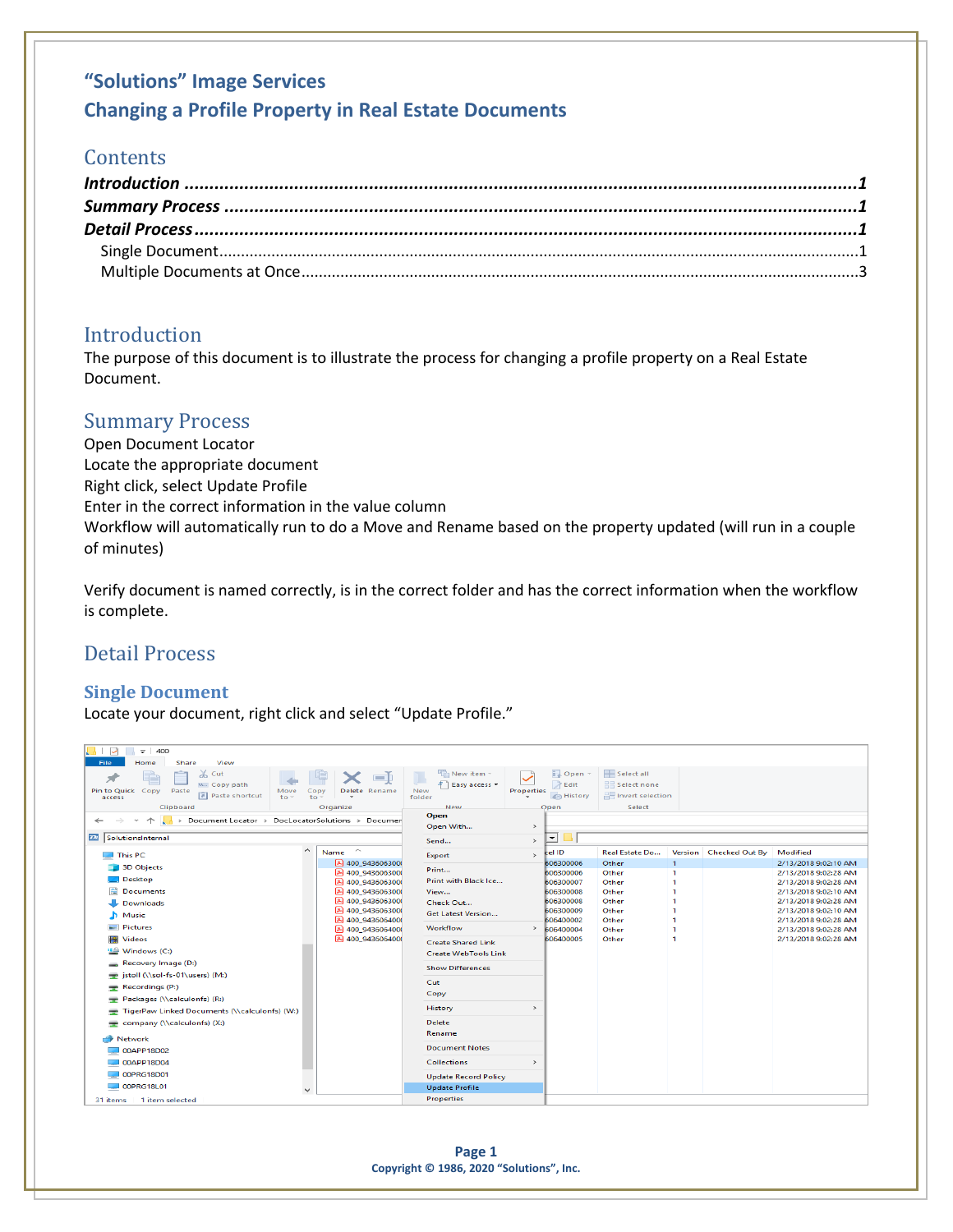# **"Solutions" Image Services Changing a Profile Property in Real Estate Documents**

In this window, enter in the correct and necessary information. You may have more properties—such as Date, Claimant, etc depending on the setup of your county's profile.

| <b>Real Estate Documents</b> |                       |          |
|------------------------------|-----------------------|----------|
| Property                     | Value                 | Required |
| <b>Tax District</b>          | 640                   |          |
| Parcel ID                    | 000943501100001       | u        |
| Real Estate Doc Type         | Homestead Application | v        |
|                              |                       |          |
| Disallowed Year              |                       |          |

Once you have entered the correct information, select Ok to continue.

| Update Auto Generated properties<br>Update Bates Number properties<br>$\overline{\blacktriangledown}$ Only update property values that changed |              |
|------------------------------------------------------------------------------------------------------------------------------------------------|--------------|
|                                                                                                                                                | Cancel<br>OK |

Once a profile property is changed, the Move and Rename workflow will start automatically. It typically will run within a few minutes. The gear icon to the left of the file name indicates it is running. The workflow will move the file to the correct folder location if necessary and rename the file based on the properties entered.

\*\*\*If the Move and Rename Workflow does not run, please contact our office.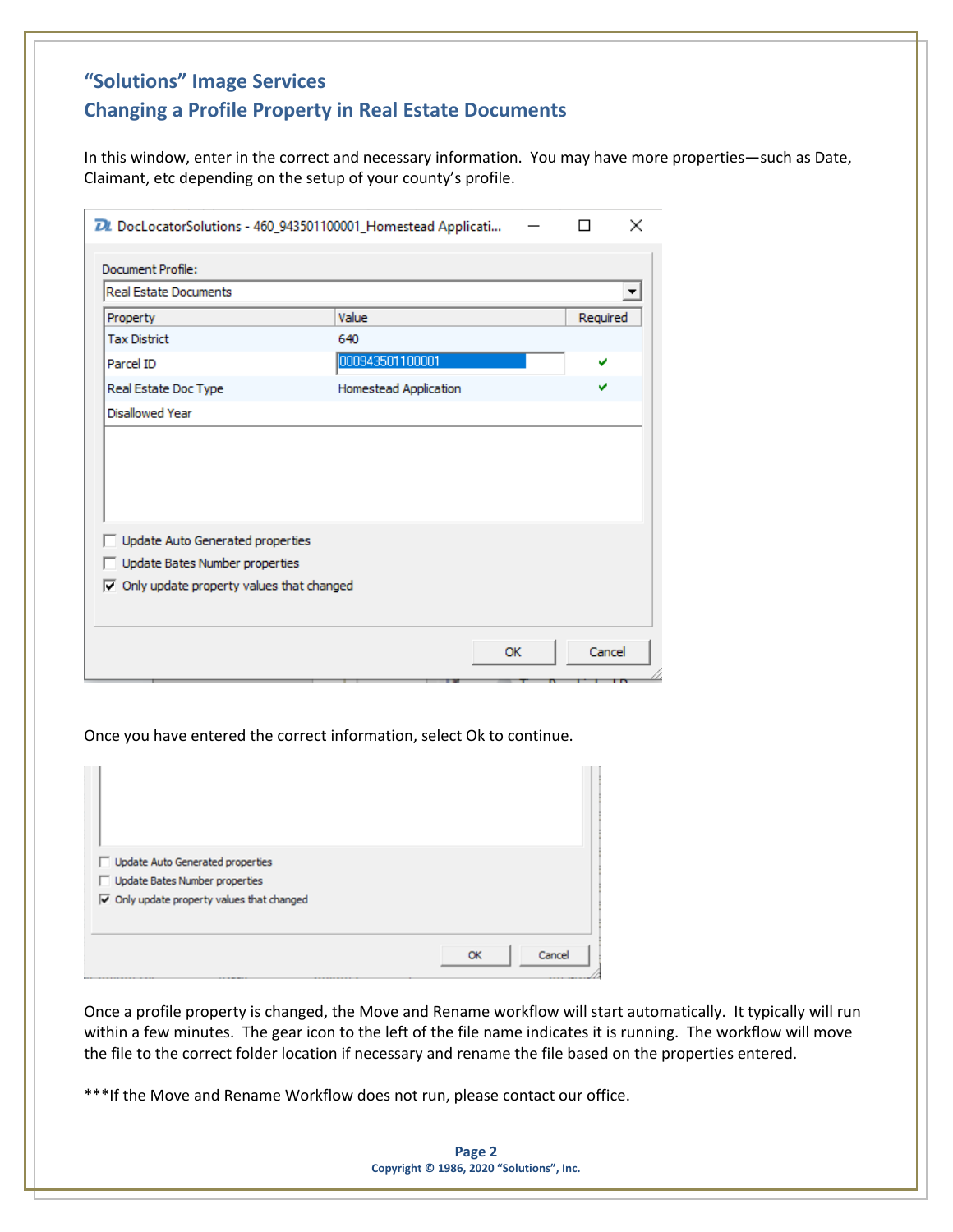#### **"Solutions" Image Services Changing a Profile Property in Real Estate Documents**  $\sqrt{1 + 3}$   $\neq 9435$ Home Share View  $\frac{1}{15}$  > 460 > 9435 → ↑ Cocuments > Real Estate Docume  $\sim$  0 C Search Quick access  $\overline{\mathbf{r}}$   $\overline{\mathbf{r}}$ **D.** DocLocatorSolutions Downloads N **Tax District** Parcel ID 3 460\_943501100001\_Homestead Application.pdf  $M$  Music 460 000943501100 2 460\_943501100001\_Homestead Name 460\_943501100001\_Homestead Pictures **Description** Videos **Version Notes** 38.1 KB **Size** <sup>"</sup> Local Disk (C:) **Profile** Real Estate Documents boppedal (\\sol-fs-01\users) (M:) **Tax District** 460 Parcel ID 000943501100  $\blacksquare$  Recordings (P:) Real Estate Doc Type **Homestead Application** Packages (\\calculonfs) (R:)

Once the Workflow is complete, verify that the document is properly named and located in the correct folder.

#### <span id="page-2-0"></span>**Multiple Documents at Once**

Locate and highlight multiple documents to change to the **same** profile property at once. Right click and select "Update Profile."

| 400<br>$=$<br>File<br>Home<br>Share<br>View                                                                 |                      |                                                                                         |                                                                      |                                                  |
|-------------------------------------------------------------------------------------------------------------|----------------------|-----------------------------------------------------------------------------------------|----------------------------------------------------------------------|--------------------------------------------------|
| $\chi$ Cut<br>w. Copy path<br><b>Pin to Ouick</b><br>Copy<br>Paste<br>Paste shortcut<br>access<br>Clipboard | Move<br>$to -$<br>to | Delete Rename<br>Organize                                                               | New item -<br>Easy access $\tau$<br>New<br>folder<br>New             | <b>Properties</b><br>Ope                         |
| > Document Locator > DocLocatorSolutions > Documen<br>←                                                     |                      |                                                                                         | Open<br>Open With                                                    | $\geq$                                           |
| $\overline{D}$<br>SolutionsInternal                                                                         |                      |                                                                                         | Send                                                                 | $\rightarrow$                                    |
| <b>A</b> Quick access<br>Desktop<br><b>Downloads</b><br><b>Documents</b>                                    | ∼<br>×<br>÷<br>×     | ∼<br>Name<br>400 9436063000<br>2 400 9436063000<br>A 400 9436063000<br>A 400 9436063000 | Export<br>Print<br>Print with Black Ice<br>View                      | Eel<br>$\rightarrow$<br>606<br>606<br>606<br>606 |
| <b>Pictures</b><br><b>Document Locator</b><br>$\overline{\mathbf{D}}$                                       | ÷<br>×               | 2400_9436063000<br>图 400_9436063000<br>图 400_9436064000                                 | Check Out<br><b>Get Latest Version</b>                               | 606<br>606<br>606                                |
| dot<br><b>Jody's Docs</b><br>Assessor                                                                       | ×<br>÷               | 400 9436064000<br>A 400 9436064000                                                      | Workflow<br><b>Create Shared Link</b><br><b>Create WebTools Link</b> | $\rightarrow$<br>606<br>606                      |
| <b>Client Specific</b><br><b>Clients</b><br>Recorder                                                        |                      |                                                                                         | <b>Show Differences</b><br>Cut<br>Copy                               |                                                  |
| <b>Creative Cloud Files</b>                                                                                 |                      |                                                                                         | History                                                              | $\rightarrow$                                    |
| OneDrive<br><b>This PC</b>                                                                                  |                      |                                                                                         | <b>Delete</b><br>Rename                                              |                                                  |
| <b>3D Objects</b>                                                                                           |                      |                                                                                         | <b>Document Notes</b>                                                |                                                  |
| Desktop<br>Documents                                                                                        |                      |                                                                                         | <b>Collections</b><br><b>Update Record Policy</b>                    | $\rightarrow$                                    |
| <b>Downloads</b>                                                                                            |                      |                                                                                         | <b>Update Profile</b>                                                |                                                  |
| 31 items<br>1 item selected                                                                                 |                      |                                                                                         | Properties                                                           |                                                  |

Enter the correct property information. Ensure the "Only update property values that changed" box is checked.

**Page 3 Copyright © 1986, 2020 "Solutions", Inc.**